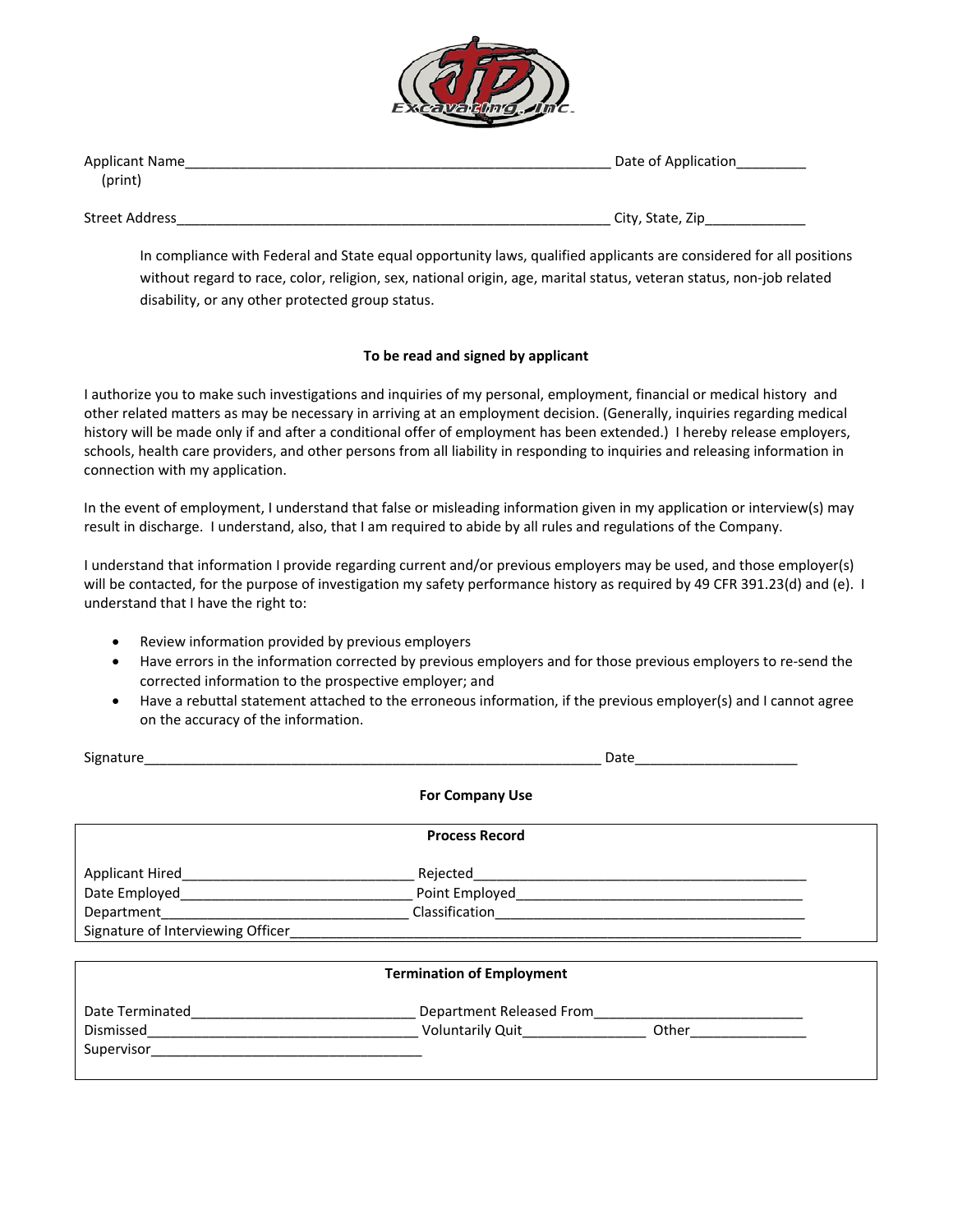## **Applicant to Complete**

| (answer all questions-please print) |  |
|-------------------------------------|--|
|-------------------------------------|--|

|                                        |                                                                                 |                                                                                                                   |                           |               | Social Security Number<br>Social Security Number                                                                            |        |
|----------------------------------------|---------------------------------------------------------------------------------|-------------------------------------------------------------------------------------------------------------------|---------------------------|---------------|-----------------------------------------------------------------------------------------------------------------------------|--------|
| Last                                   | First                                                                           | Middle                                                                                                            |                           |               |                                                                                                                             |        |
|                                        |                                                                                 | List your addresses of residency for the past 3 years.                                                            |                           |               |                                                                                                                             |        |
|                                        |                                                                                 |                                                                                                                   |                           |               |                                                                                                                             |        |
|                                        | Street                                                                          |                                                                                                                   |                           |               | City                                                                                                                        |        |
|                                        | State                                                                           |                                                                                                                   | Zip Code                  |               |                                                                                                                             | vr/mo. |
| Previous Address                       |                                                                                 |                                                                                                                   |                           |               |                                                                                                                             |        |
|                                        | Street                                                                          |                                                                                                                   |                           |               | City                                                                                                                        |        |
|                                        | State                                                                           |                                                                                                                   | Zip Code                  |               |                                                                                                                             | yr/mo. |
|                                        |                                                                                 | Do you have the legal right to work in the United States?                                                         |                           |               |                                                                                                                             |        |
|                                        |                                                                                 |                                                                                                                   |                           |               |                                                                                                                             |        |
|                                        |                                                                                 |                                                                                                                   |                           |               |                                                                                                                             |        |
|                                        |                                                                                 |                                                                                                                   |                           |               |                                                                                                                             |        |
|                                        |                                                                                 |                                                                                                                   |                           |               |                                                                                                                             |        |
|                                        | circumstances will be considered                                                |                                                                                                                   |                           |               | If yes, please explain fully on a separate sheet of paper. Conviction of a crime is not an automatic bar to employment- all |        |
|                                        |                                                                                 |                                                                                                                   |                           |               | Is there any reasons you might be unable to perform the functions of the job for which you have applied? If yes, explain:   |        |
|                                        |                                                                                 |                                                                                                                   | <b>Employment History</b> |               |                                                                                                                             |        |
|                                        |                                                                                 |                                                                                                                   |                           |               |                                                                                                                             |        |
|                                        |                                                                                 |                                                                                                                   |                           |               |                                                                                                                             |        |
| Job Title<br>Responsibilities          |                                                                                 |                                                                                                                   | Starting Salary           | Ending Salary |                                                                                                                             |        |
| Dates Worked From                      |                                                                                 | To                                                                                                                | Reasons for Leaving       |               |                                                                                                                             |        |
|                                        |                                                                                 |                                                                                                                   |                           |               |                                                                                                                             |        |
|                                        |                                                                                 | Company Name and the company of the company name of the company name of the company of the company of the company |                           |               |                                                                                                                             |        |
| Address                                | the contract of the contract of the contract of the contract of the contract of |                                                                                                                   |                           |               |                                                                                                                             |        |
| Job Title                              |                                                                                 |                                                                                                                   |                           |               |                                                                                                                             |        |
| Responsibilities_<br>Dates Worked From |                                                                                 |                                                                                                                   |                           |               |                                                                                                                             |        |
|                                        |                                                                                 | To                                                                                                                | Reasons for Leaving       |               |                                                                                                                             |        |
| <b>Company Name</b>                    |                                                                                 |                                                                                                                   |                           |               | Phone Number <b>Example 20</b>                                                                                              |        |
| Address                                |                                                                                 |                                                                                                                   |                           |               |                                                                                                                             |        |
| Job Title                              |                                                                                 |                                                                                                                   | Starting Salary_          | Ending Salary |                                                                                                                             |        |